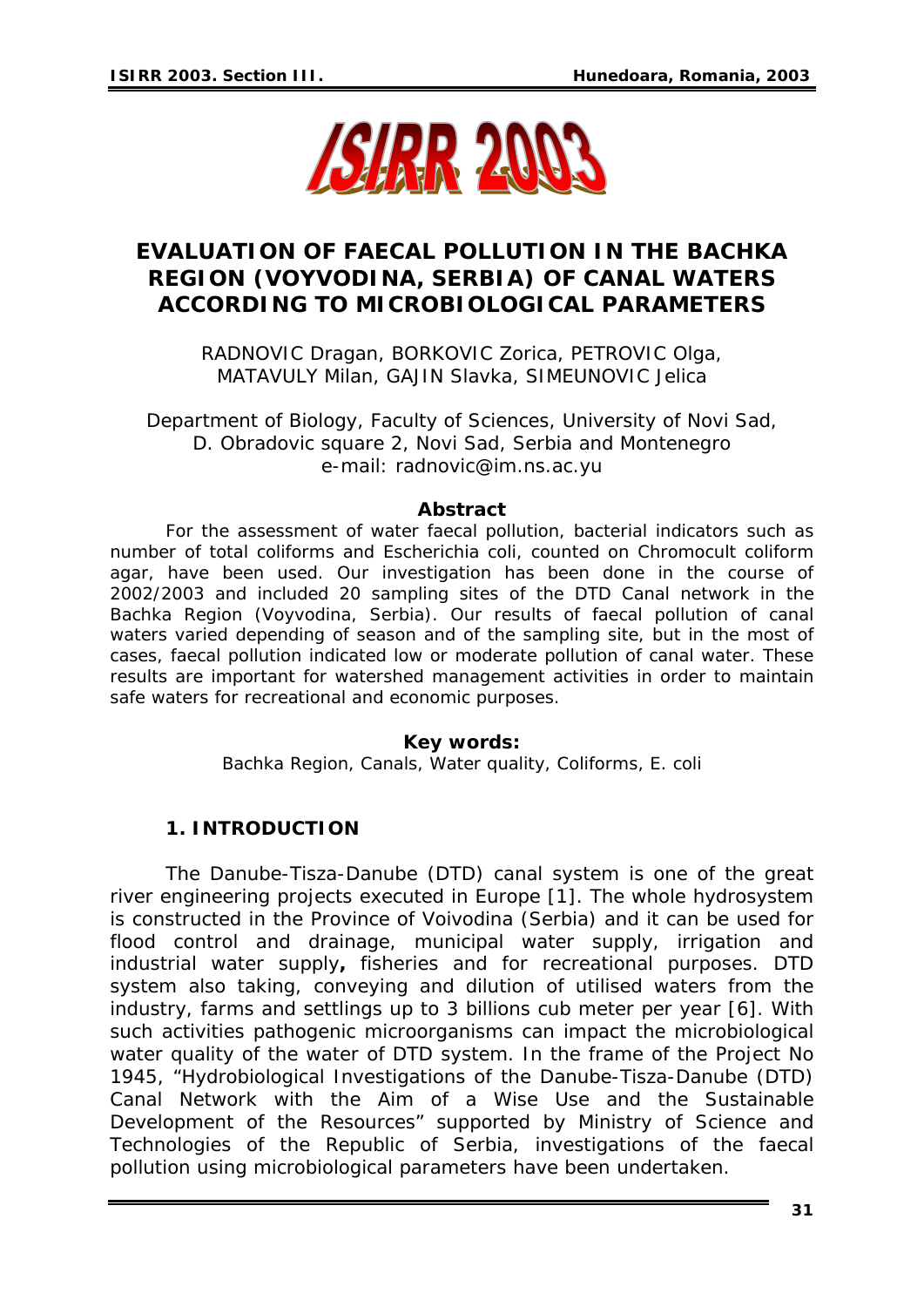## **2. MATERIAL AND METHODS**

## *Sampling*

The water samples, obtained from 20 sampling sites along the DTD Canal network in Bachka Region, in the course of 2002 and 2003, were collected seasonally (four times) during one year at the midsteram of canal water in 250 cm<sup>3</sup> sterile glass bottle, placed in  $4^{\circ}$ C cooling boxes and processed within 6h of collection.

*Enumeration of bioindicating microorganisms* 

For the determination of total coliforms (TC) water samples were inoculated onto endo agar plates. Total coliforms and *E. coli* were determined using Chromocult Coliform® agar (CCA, Merck). In both of cases the plates were incubated for  $48$  h on  $37^{\circ}$ C. All blue colonies which developed on CCA agar were accounted as faecal coliforms and *E. coli* and with red is accounted as total coliforms [3]

### *Classification*

To facilitate the interpretation of microbiological water qulity data, the results were classified according to EU-Bathing Water Quality Directive 76/160 EEC and new EU expert proposals [7].

## **3. RESULTS AND DISCUSSION**

Fig. 1 shows results considering water quality of the main Canal from Bechey to Bezdan. The quality of water on the first four sampling sites was characterized by high concentrations of total coliforms especially in spring and during the summer season.



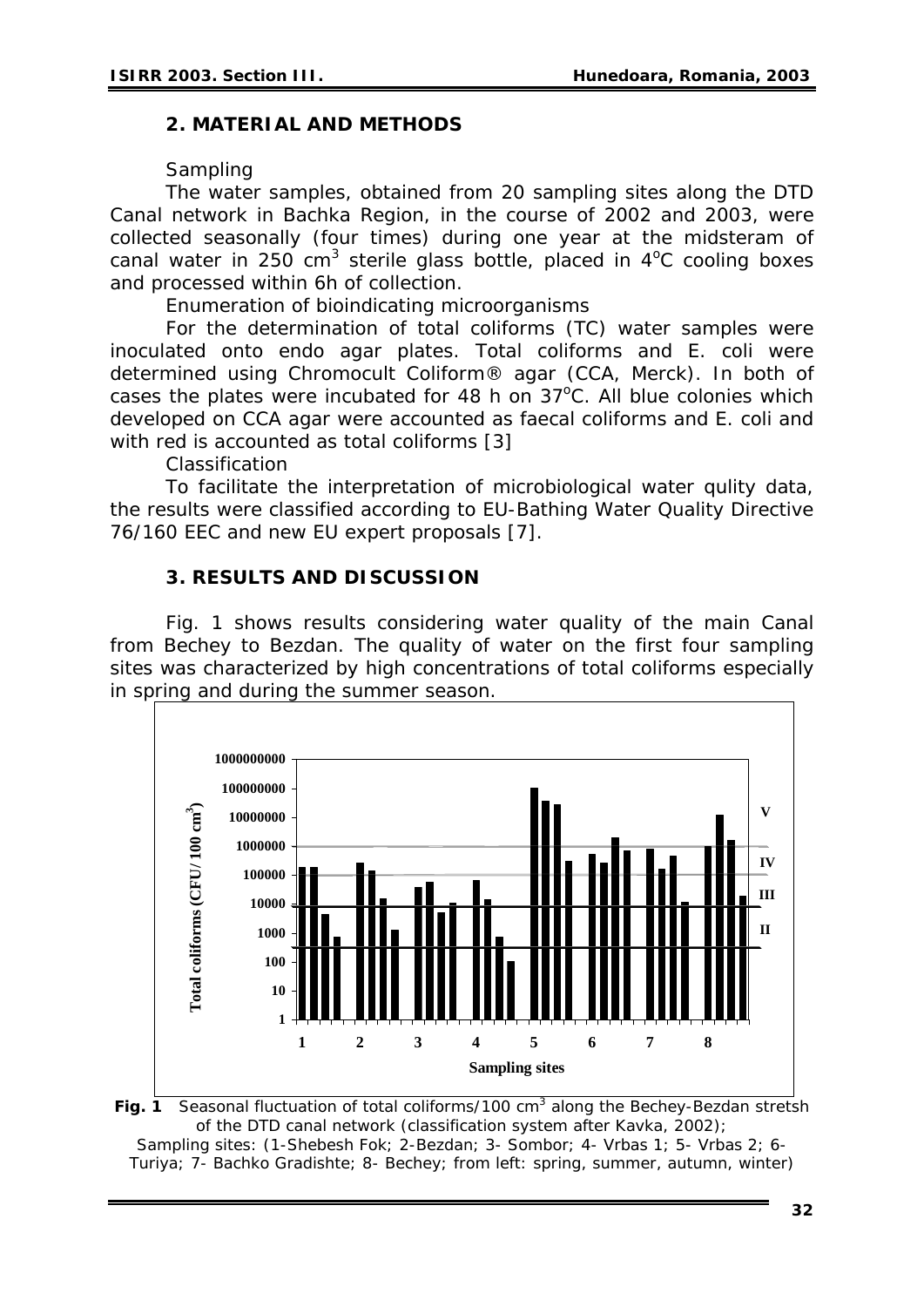Recorded values of this parameter indicate critical and strong faecal pollution in this stretch of Canal (classes III and IV). However, durig autumn and winter season, total coliforms indicated moderate faecal pollution.

Results of the microbiological examinations of of the canal water quality of the Bechey-Vrbas stretch (sampling points 5-8) show remarkable fluctuations of the quantitative composition of investigated group of bacteria (Fig 1). According to considerable higher number of total coliforms, the canal water on this section could be categorized into V or IV class except on sampling sites 7 and 8 (Bachko Gradishte and Bechey) during winter season, when the water quality was qualified as III class. This canal section, especially between sampling sites 5 and 6, turned to be excessively polluted (hot spot) because of high influence of industrial and municipal wastewaters of three riparian towns (Crvenka, Kula and Vrbas). Besides coliform bacteria count, high degree of organic pollution were indicated by high number of organotrophic bacteria too [4,10].



**Fig. 2** Mean values of E.coli/100 cm<sup>3</sup> along the Bezdan-Bechey *stretch of the DTD canal (classification system after Kavka, 2002)* 

It should, however, be noted that the presence of total coliforms and faecal coliforms in the water may not be a definitive and the only indicators of a faecal origin of the bacteria [9]. For this purpose in this experiment determination of *E. coli* count as one of the best means to evaluate degree of faecal pollution of water has been used. The chromogenic media Chromocult coliform® agar, recommended as viable alternative to the traditional MTF procedure for enumeration of *E. coli* [5] was used. Mean values of CFU/100 cm<sup>3</sup> of *E. coli* indicate second class or even first class or water with moderate faecal pollution on the stretch of the Canal upstream of Vrbas town (*Fig. 2*). Downstream of Vrbas town,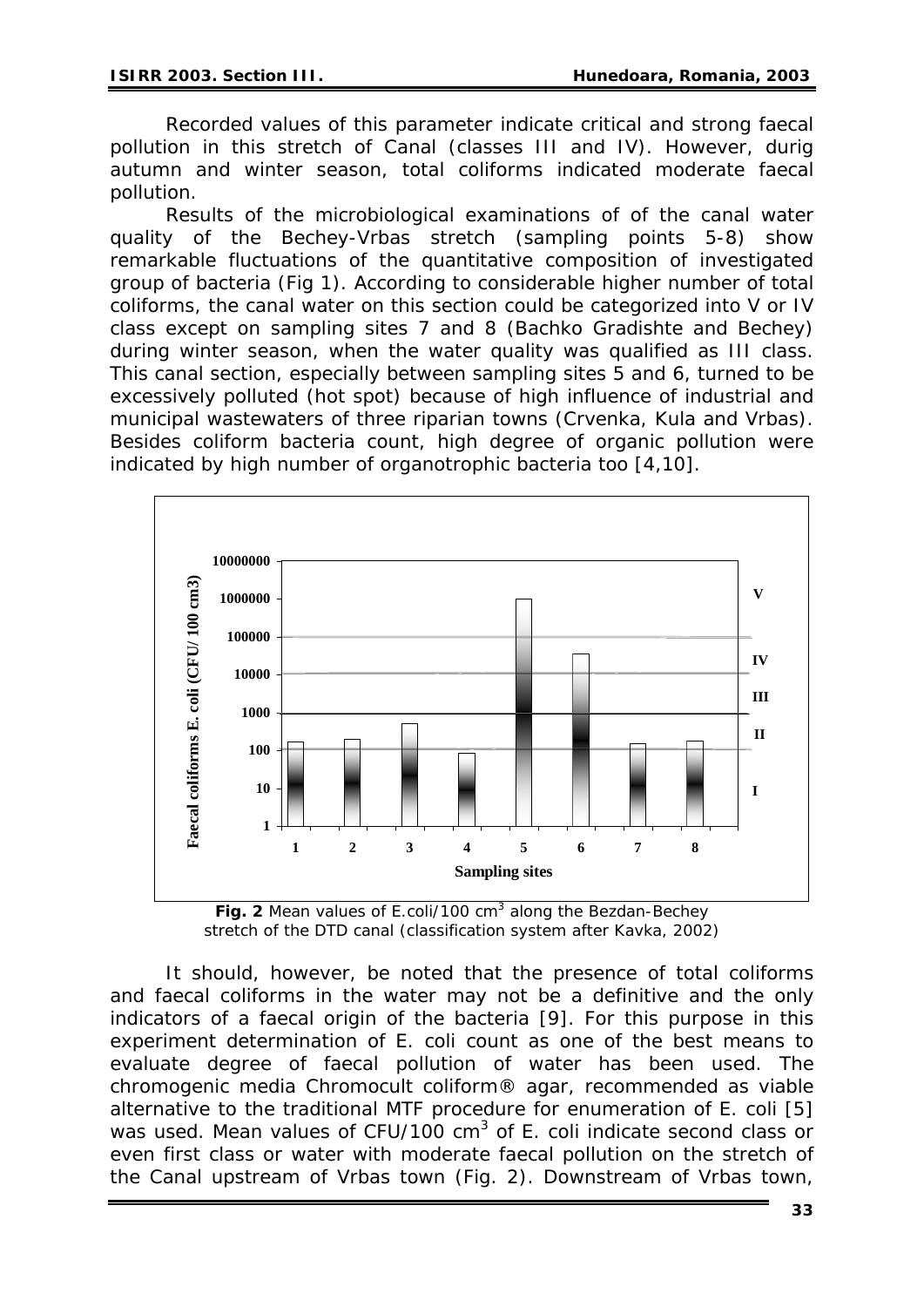number of CFU/100 cm<sup>3</sup> of *E. coli* shows very strong feacal pollution of the Canal water, as total coliforms did. This water could be characterized as V or IV class, indicating excessive and strong feacal pollution. More downstream of Vrbas town, towards to the Canal mouth into the Tisa river, on sampling sites 7 and 8 (Bachko Gradishte and Bechey), canal water was moderately contaminated by faecal bacteria.

Another twelve sampling sites, situated on canal network around main canal Bechey-Bezdan, turned to be not subjected to the strong impact of big point sources of contamination. Number of total coliforms detected on both of used nutrient media shows that water in this area belonged mainly to the third class [7] of water quality, with exception of sampling sites 13, 15 and 18 (sampling sites: Kucura 2, Ruski Krstur 2, and Novi Sad 1) whose waters was contaminated with higher number of total coliforms (Table 1), probably due to the influence of municipal wastewater.

For better evaluation of faecal pollution, the number of faecal coliforms (*E. coli*) was also used in this experiment. This parameter indicated II class and moderate pollution of investigated waters (Table 1). Colony counts of *E.coli* (mean values) reflect mainly moderate feacal contamination of water (classes I-II).

|                           |                     |                                        |                                     | according to Navna and PoetSch (2002). |               |                    |       |               |
|---------------------------|---------------------|----------------------------------------|-------------------------------------|----------------------------------------|---------------|--------------------|-------|---------------|
| No of<br>sampling<br>site | Sampling site       | <b>TC</b><br>(CFU/100cm <sup>3</sup> ) | TC (CC)<br>$(CFU/100 \text{ cm}^3)$ | E.coli<br>$(CFU/100 \text{ cm}^3)$     | Class         | Pollution<br>level | EC/TC | EC/TC<br>(CC) |
|                           | Bezdan 1            | 92675                                  | 67108                               | 167                                    | $\mathsf{I}$  | moderate           | 0.002 | 0.002         |
| 2                         | Bezdan 2            | 104550                                 | 17450                               | 192                                    | $\mathbf{I}$  | moderate           | 0.002 | 0.011         |
| 3                         | Sombor              | 26750                                  | 63354                               | 492                                    | $\mathbf{I}$  | moderate           | 0.018 | 0.008         |
| 4                         | Vrbas 1             | 19500                                  | 18908                               | 83                                     |               | moderate           | 0.004 | 0.004         |
| 5                         | Vrbas 2             | $4.1*10^{7}$                           | $8.6*10^{6}$                        | $9.7*10^5$                             | V             | excessive          | 0.024 | 0.112         |
| 6                         | Turiya              | 860992                                 | 916088                              | 35100                                  | IV            | strong             | 0.041 | 0.038         |
| 7                         | <b>B.</b> Gradishte | 342067                                 | 310275                              | 150                                    | L             | moderate           | 0.000 | 0.000         |
| 8                         | <b>Bechey</b>       | 3657325                                | 2550375                             | 175                                    | $\mathbf{I}$  | moderate           | 0.000 | 0.000         |
| 9                         | Prigrevica          | 135525                                 | 52958                               | 246                                    | $\mathbf{I}$  | moderate           | 0.002 | 0.005         |
| 10                        | Srp. Mileticy       | 58450                                  | 19888                               | 338                                    | $\mathbf{I}$  | moderate           | 0.006 | 0.017         |
| 11                        | Ojaci               | 26225                                  | 45069                               | 100                                    | $\mathbf{I}$  | moderate           | 0.004 | 0.002         |
| 12                        | Kucura 1            | 113900                                 | 55213                               | 263                                    | $\mathbf{I}$  | moderate           | 0.002 | 0.005         |
| 13                        | Kucura 2            | $2.13*10^{6}$                          | $5.85*10^{5}$                       | 125                                    | $\mathbf{I}$  | moderate           | 0.000 | 0.000         |
| 14                        | R. Krstur 1         | 26817                                  | 14675                               | 313                                    | $\mathsf{I}$  | moderate           | 0.012 | 0.021         |
| 15                        | R. Krstur 2         | 257900                                 | 46200                               | 96                                     |               | low                | 0.000 | 0.002         |
| 16                        | <b>B.</b> Petrovac  | 42200                                  | 14875                               | 1                                      |               | low                | 0.000 | 0.000         |
| 17                        | Novi Sad 1          | 1393875                                | 243338                              | 1475                                   | Ш             | critical           | 0.001 | 0.006         |
| 18                        | Novi Sad 2          | 101350                                 | 41300                               | 375                                    | $\mathbf{II}$ | moderate           | 0.004 | 0.009         |
| 19                        | Zmayevo             | 128925                                 | 31708                               | 125                                    | $\mathbf{I}$  | moderate           | 0.001 | 0.004         |
| 20                        | Zhabaly             | 116350                                 | 48975                               | 125                                    | $\mathbf{I}$  | moderate           | 0.001 | 0.003         |

*Table 1. Microbiological indicators determined at the different sampling sites on the DTD canal (mean values) with classification system according to Kavka and Poetsch (2002).* 

TC- total coliforms (endo agar); TC (CC) total coliforms on Chromocult Coliform® agar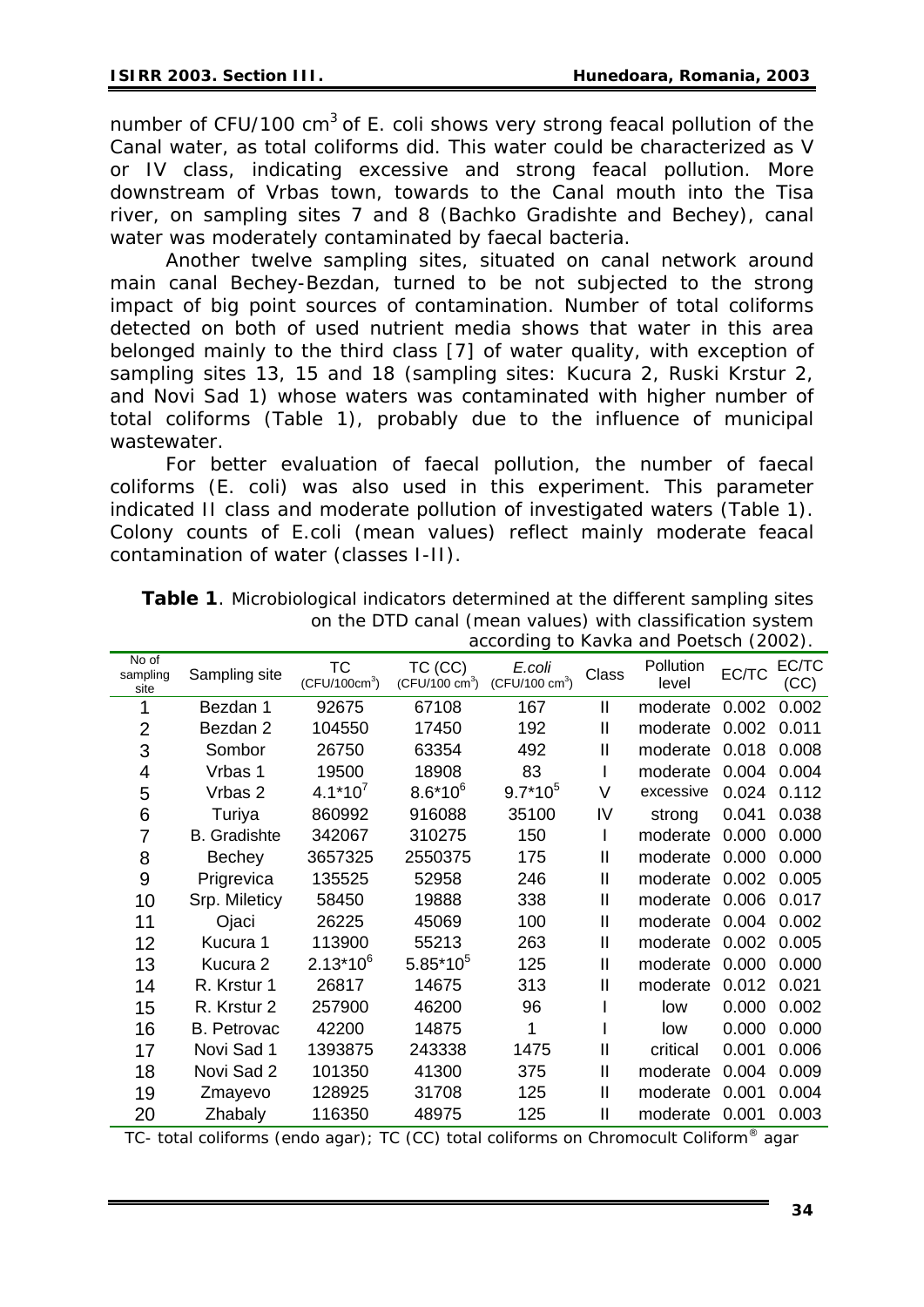In order to identify water faecal pollution of human origin we used the ratio of faecal coliforms (*E.coli*) to total coliforms count. In our case we used ratio of faecal coliforms to total coliforms (FC/TC) counted on endo agar and FC/TC (CC) counted on Chromocult agar (Table 1). According to obtained results, FC/TC ratio in almost all sampling sites did not exceed 0.1 (faecal coliforms participated with less than 10% in total coliforms number). Low water quality according to this parameter was found only at the sampling site 5 (Vrbas 2), where the FC/TC ratio was 0.112, indicating the presence of human faecal contamination [8].

# **4. CONCLUSIONS**

Results of microbiological investigations the DTD canal network water show remarkable fluctuations of the number of TC and FC (*E.coli*), as well as significant differences of bioindicating values of these parameters. According to the number of TC, canal waters belong one or two classes of faecal pollution higher then when estimated according to the number of *E.coli*. Our results confirm that FC are better indicators of faecal pollution than TC. The FC/TC ratio indicates that faecal pollution of human origin generally was not found in investigated canal waters. Concentrations of bacterial faecal indicators (*E. coli*) indicated mainly moderate faecal pollution of canal waters of the Bachka Region, except for those locations downstream of Vrbas city being under the strong influence of municipal and industrial wastewater.

# **5. REFERENCES**

- [1] BRAYKOVICY, M., GAVRILOVICY, Z., STEFANOVICY M. (1998): Creating Sustainable Conditions for Foreland Forestry Within Complex System of Trained Water Streams. Danubius No. 1-2.
- [2] Council Directive 76/160/EEC concerning the quality of bathing water, Official Journal, L 31/1, December 8th 1975.
- [3] FARNLEITNER, A.H., HOCKE, L., BEIWL, C., KAVKA, G.G., ZECHMEISTER, T., KIRSCHNER, A.K.T., and MACH, L.R. (2001) Rapid enzymatic detection of Escherichia coli contamination in polluted river water. Lett. Appl. Microbiol. 33:246-250
- [4] GAYIN S., MATAVULY M., PETROVICY O., KILIBARDA P., RADNOVICY D., SIMEUNOVICY Y. (2002): Water and sediment quality of the most polluted Vrbas – Srbobran section of the DTD canal net, according to sapromicrobiological parameters. IAD Limnological Reports, Proc. 34<sup>th</sup> IAD Conference, Tulcea, Romania: 34: 543-546.
- [5] GEISSLER, K., MANAFI., M., AMOROS, I., ALONSO., J.L. (2000):Quantitative determination of total coliforms and *Escherichia coli* in marine waters with chromogenic and fluorogenic media. Journal of Appl. Microbiol.,88:280-285.
- [6] ([http://www.srbijavode.com/ENGLISH\\_www/HsDTD\\_CANAL/](http://www.srbijavode.com/ENGLISH_www/HsDTD_CANAL/)
- [7] KAVKA, G. & E. POETSCH (2002): Joint Danube Survey: Microbiology.Technical Report of the Int. Commission for the Protection of the Danube River, 138-155